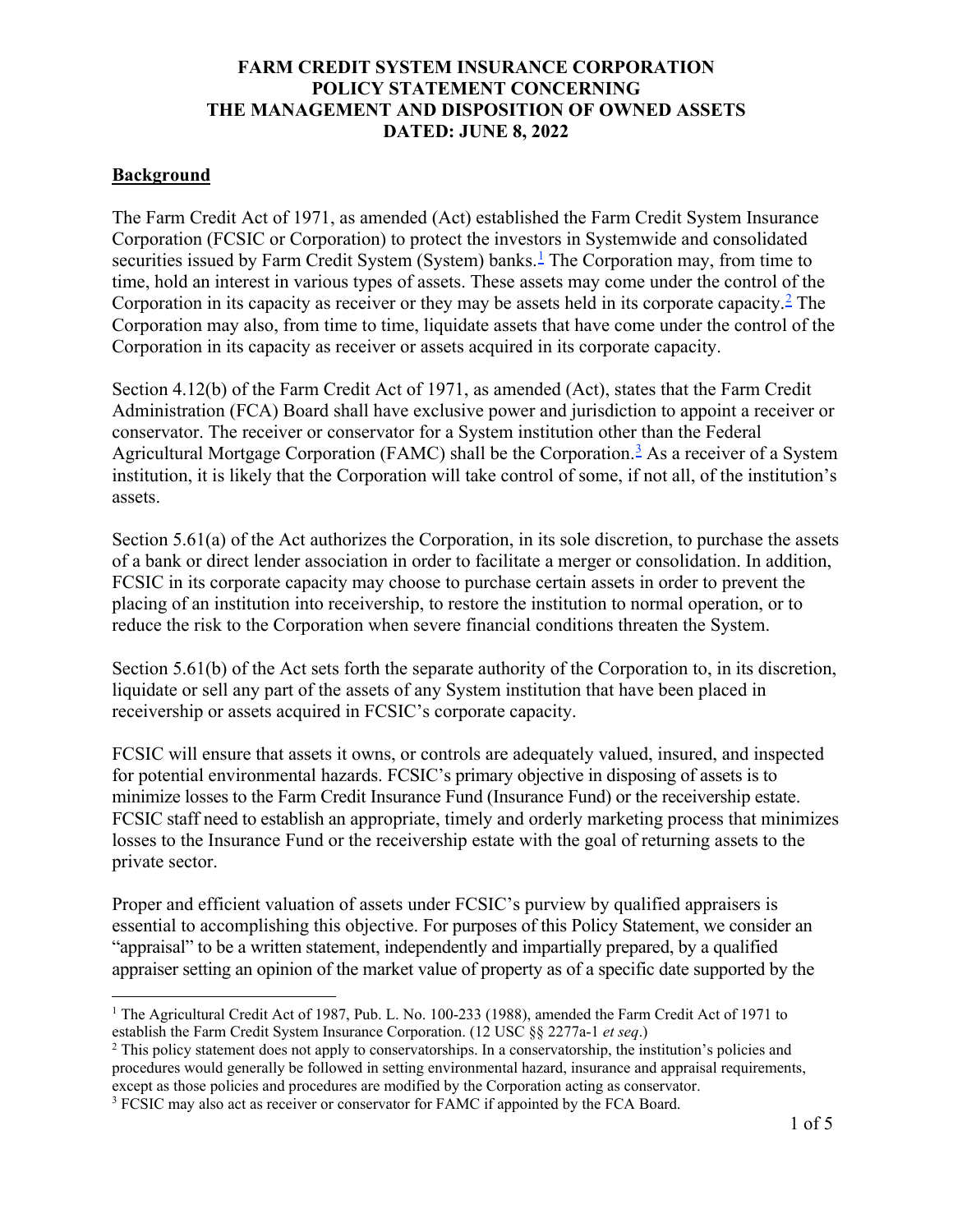analysis of relevant market information. [4](#page-1-0) Although appraisals do not provide indisputable evidence of value, they do provide a reasonable basis for determining the course of action with respect to a given asset. In particular, this type of valuation is useful in making a determination of whether to sell property for a specific price. Appraisal costs generally are less than 1% of market value for a property and when properly conducted provide an objective independent evaluation of a property's value.

Ensuring adequate property and liability insurance coverage for owned or controlled assets is vital to protect FCSIC's interests. Failure to secure adequate insurance coverage may result in significant, unexpected, and avoidable losses to the Corporation.

Environmental issues have the potential to adversely affect the value of assets and to create liabilities if assets subject to environmental contamination are acquired. This Policy Statement provides environmental hazard risk guidance to FCSIC staff to avoid actions that may potentially result in losses or liabilities while fostering compliance with all relevant environmental laws and regulations.

## **Policy Statement**

## Appraisals

Appraisals are required for real property or tangible personal property collateral that support nonperforming loans<sup>[5](#page-1-1)</sup> greater than \$400,000 and for real property or tangible personal property<sup>[6](#page-1-2)</sup> held by the Corporation valued greater than \$400,000 unless there is a government guarantee in place. For properties with book values greater than \$5 million, the Corporation will obtain two appraisals to be ordered contemporaneously. Generally, new appraisals will not be required on property pledged as collateral where the associated loan is current and performing. If the appraisal for collateral supporting a performing loan is older than 18 months FCSIC should determine whether the appraisal meets FCSIC's appraisal standard or consider getting a valuation report completed by a qualified evaluator.

FCSIC staff will rely upon a valuation report, completed by a qualified evaluator, in a format sufficient to establish the property's market value, for properties with book values less than \$400,000. On a case-by-case basis, the Chief Operating Officer (COO) of FCSIC has delegated authority to provide exceptions, in writing, to the requirements of this policy statement for properties with book values greater than \$400,000. For example, in a receivership there may be an opportunity to conduct a bulk sale of loan assets to maximize value and reduce the holding period, making the requirement to obtain an appraisal on each asset unnecessary.

# Insurance

The Corporation's policy is to maintain adequate property and liability insurance coverage on: (1) all property or other assets acquired during the liquidation process; (2) collateral under the control of

<span id="page-1-0"></span><sup>4</sup> This is also the definition used in FCA rules. *See,* 12 C.F.R. § 614.4240(b).

<span id="page-1-1"></span><sup>&</sup>lt;sup>5</sup> A loan is nonperforming when payments of interest and principal are past due by 90 days or more, or at least 90 days of interest payments have been capitalized, refinanced or delayed by agreement, or payments are less than 90 days overdue, but there are other good reasons to doubt that payments will be made in full.

<span id="page-1-2"></span><sup>6</sup> For purposes of this policy statement, the term "tangible personal property" means all assets that are not real estate and are not "intangible property." For purposes of this policy statement, "intangible property" includes, without limitation, franchises, trademarks, patents, copyrights, goodwill, equities, securities, loans, interests in loans, loan participations, contracts and other nonphysical assets. Examples of tangible personal property include, without limitation, livestock, equipment, vehicles, furniture, and tools.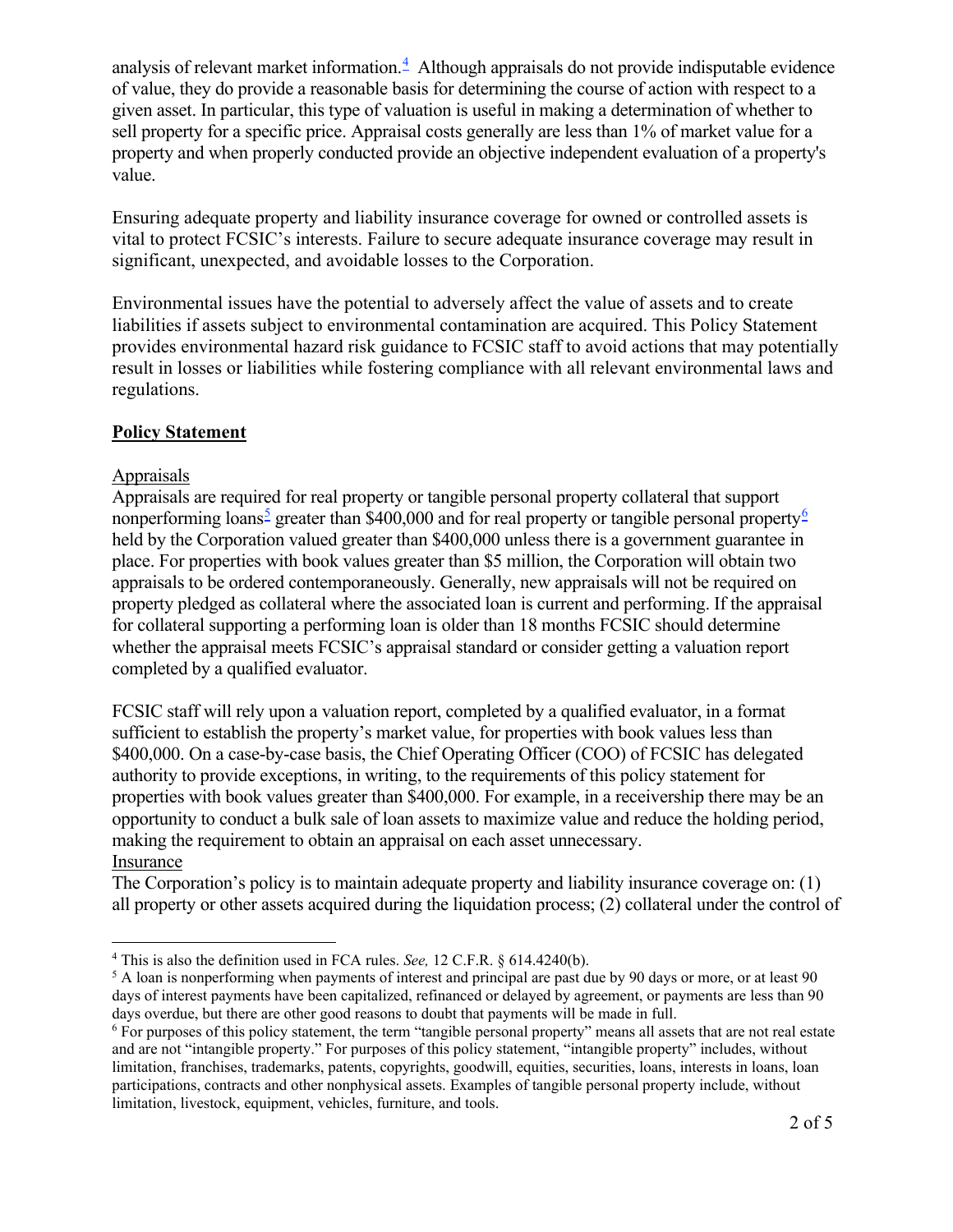the Corporation; and (3) any property that may be held by the Corporation through the normal course of business for which coverage is appropriate. Assets should be insured using a blanket/multi-peril insurance policy from an insurer with a Financial Strength Rating from A.M. Best Company of B+ or better and is licensed to provide coverage in the state where the asset is located. Certain types of assets, for example growing crops or livestock, may be excluded from a blanket/multi-peril policy, in which case the Corporation should endeavor to obtain separate coverage. When coverage is appropriate and cost effective, the Corporation, as receiver, may assume insurance contracts on assets where coverage already exists. Further, the Corporation will not self-insure owned assets unless sufficient portfolio diversification or cost savings is achieved to justify the risk of self-insurance.

The COO of FCSIC has delegated authority to provide exceptions, in writing, to the requirements of this paragraph on a case-by-case basis.

## Environmental Assessments

The Corporation will require completion of a Phase I Environmental Site Assessment (ESA) that meets the standards outlined by the American Society for Testing and Materials (ASTM) for all assets greater than one acre. The Phase I ESA will need to also include sampling for Business Environment Risks (asbestos, radon, mold, and petrol products) and a determination on whether the property is considered a Special Resource as these are beyond the scope of standard Phase 1 ESAs.

The Corporation shall solicit the expertise of an environmental hazard expert for all environmental issues. The Corporation must consult legal counsel, environmental consultants, or other experts throughout the environmental risk assessment process. The Corporation shall seek advice of outside attorneys to assist in complying with environmental laws and regulations and specifically with environmental warranty and disclosure issues related to asset sales. For example, specialists are required for the completion of an ASTM Phase I ESA or to meet the requirements of the Environmental Protection Agency's "all appropriate inquiry rule," which states that the individual conducting the investigation and signing the report must meet the definition of an "Environmental Professional."<sup>[8](#page-2-1)</sup> This rule establishes, among other things, protection from cleanup for a new owner of property as long as the owner meets certain statutory requirements. Therefore, FCSIC shall ensure that outside experts meet necessary qualifications in order to limit FCSIC's liability.

The Corporation will rely on the advice of environmental experts in determining remediation efforts, if any.

#### Sale of Assets

When disposing of assets as a receiver, FCSIC must comply with the requirements of 12 U.S.C. 2277a-10c(b)(13)(E) (section 5.61C(b)(13)(E) of the Act).<sup>[9](#page-2-2)</sup> For all asset sales it is the Board's

 $<sup>7</sup>$ This applies in instances where borrowers fail to maintain adequate insurance coverage under the terms of their</sup>

<span id="page-2-1"></span><span id="page-2-0"></span>loan contracts and agreements.<br><sup>8</sup> See 40 C.F.R. § 312.20. See also 40 C.F.R. § 312.10 (defining "Environmental Professional").

<span id="page-2-2"></span><sup>&</sup>lt;sup>9</sup> 5.61C(b)(13)(E) provides:(E) DISPOSITION OF ASSETS.—In exercising any right, power, privilege, or authority as receiver in connection with any sale or disposition of assets of any System institution for which the Corporation is acting as receiver, the Corporation shall, to the maximum extent practicable, conduct its operations in a manner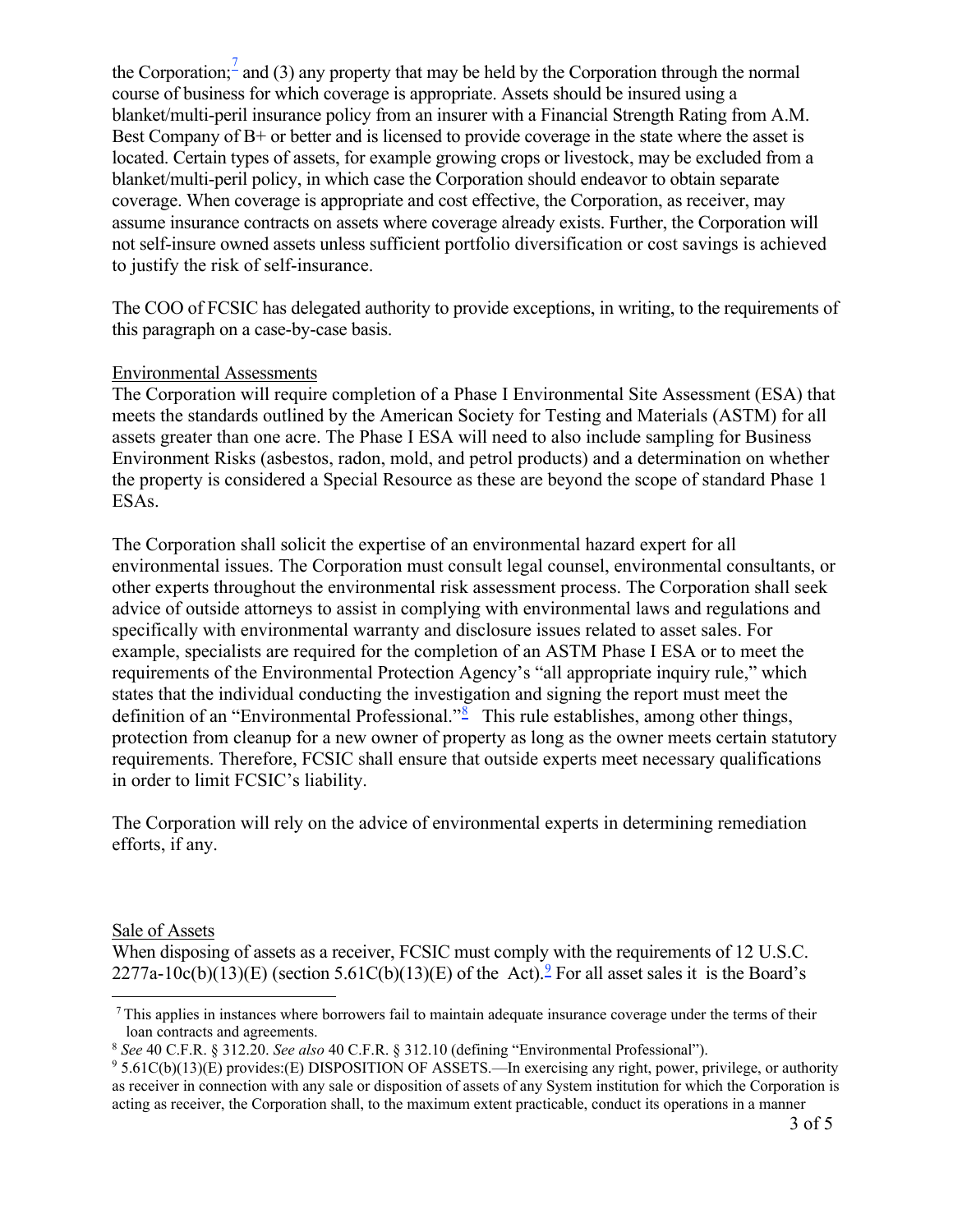goal to dispose of assets as soon as practicable in order to return assets to the private sector where they can be more productive while minimizing losses to the Insurance Fund or the receivership estate. FCSIC will liquidate assets in an orderly manner to achieve the most favorable rate of return. Initial market prices will be established based on the appraised value of the asset or other approved valuation method. In general, the Corporation will attempt to sell assets for cash. However, in situations where private financing is not readily available, the Corporation will consider providing financing for the sale of certain assets on a case-by-case basis. During specified periods of marketing, purchase offers may be accepted within defined levels of appraised value in accordance with delegations of authority. In cases where assets prove difficult to liquidate, the Corporation may sell assets whenever an offer is received that is determined to reflect market value as established through an adequate marketing effort, regardless of appraised value.

The Board delegates to the COO of the Corporation authority to make asset disposition decisions in all cases where the estimated market value of the asset is less than or equal to \$25.0 million. This authority is limited to making decisions in cases where the amount of loss to be realized does not exceed 15 percent of the sum of a) the book value of the asset(s), minus b) any unearned discount, plus c) any interest accrued but unpaid. The COO will have the authority to re-delegate all or a portion of this authority to a committee established to review asset disposition proposals, to be known as the Asset Review Committee (ARC), or to Corporation staff, as appropriate.

When disposing of assets, FCSIC staff should ensure that active, professional marketing is conducted to obtain the best sales price. FCSIC staff should pursue conventional methods for disposing of properties including listing with a broker or direct sale by Corporation personnel or contractors. It is the Corporation's policy to use private sector firms when appropriate in all marketing and sales of assets, including asset management and disposition, contracting, brokerage, property management, and holding of auctions.

Corporation policy is to utilize target sales price ranges for real estate, and other assets where appropriate, based on the Net Realizable Value  $(NRV)^{10}$  $(NRV)^{10}$  $(NRV)^{10}$  of the assets. NRV's shall be calculated by either FCSIC staff or outside experts and be based on expected cost of sale, cost to carry and marketing times, with the discount rates equal to the appropriate cost of funds. Price limitations, expressed as a percentage of NRV for a stated duration, establish minimum sales price levels. Offers which are below these minimums generally would not be accepted.

The following General Sales Price Limitations will apply:

| Marketing Period     | <b>Price Limitation</b> |
|----------------------|-------------------------|
| $\theta$ to 6 months | $90\%$ of NRV           |
| 6 to 12 months       | $80\%$ of NRV           |

which—(i) maximizes the net present value return from the sale or disposition of such assets; (ii) minimizes the amount of any loss realized in the resolution of cases; (iii) ensures adequate competition and fair and consistent treatment of offerors; (iv) prohibits discrimination on the basis of race, sex, or ethnic groups in the solicitation and consideration of offers; and (v) mitigates the potential for serious adverse effects to the rest of the System.

<span id="page-3-0"></span> $10 \text{ NRV}$  = Present Value (Pv) of Net Cash Flow that is projected to be recovered during a specified period of time. Net Cash Flow equals the difference between all projected gross cash flows and all projected direct expenses. Pv will be calculated based on the expected marketing time and a discount rate equal to the appropriate cost of funds for the institution.